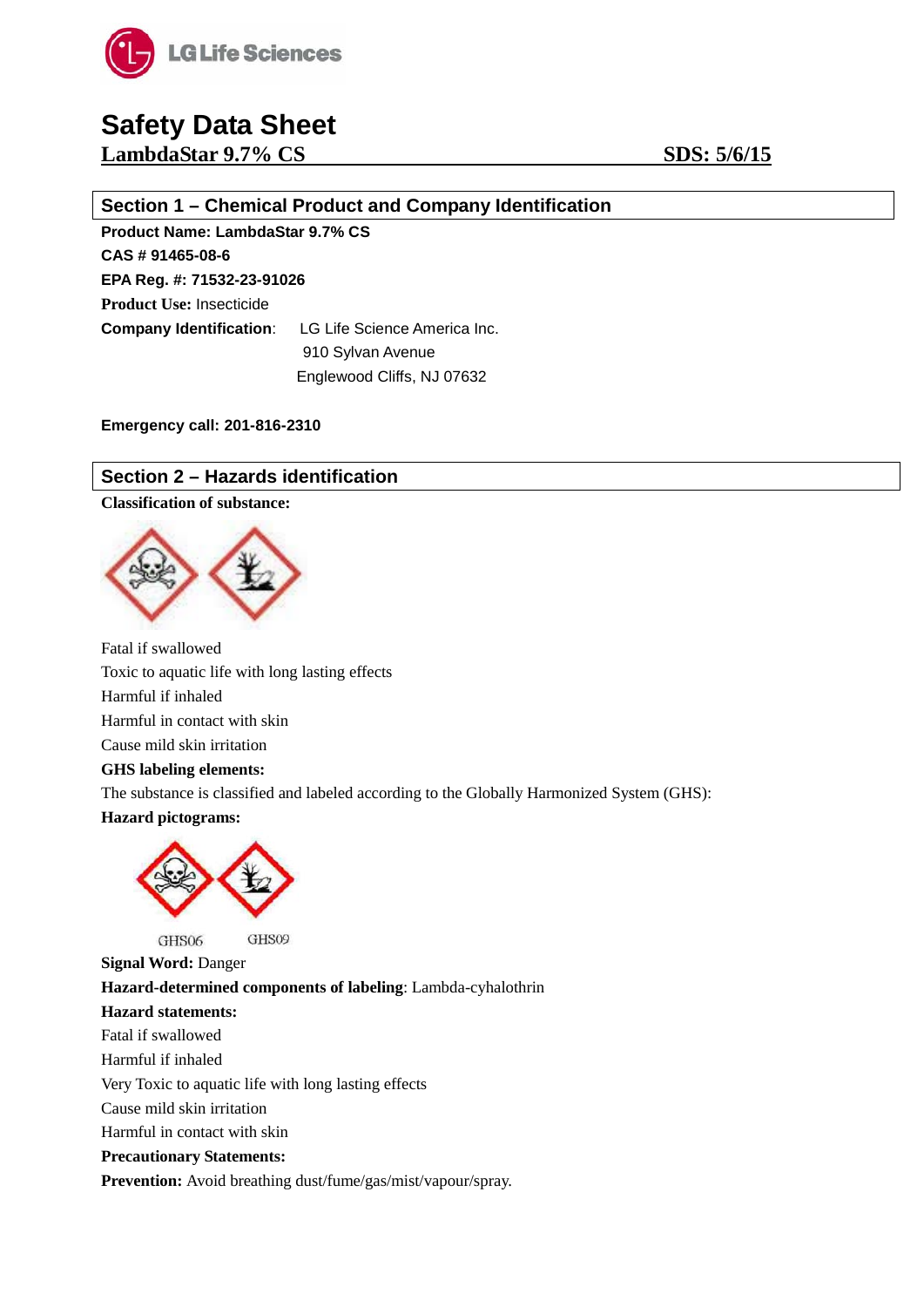

**LambdaStar 9.7% CS SDS: 5/6/15**

Avoid release to the environment

**Response: If Swallowed:** Rinse mouth and Do not induce vomiting. Immediately call a Poison Center/doctor.

**If Inhaled:** Remove person to fresh air and keep at rest in a position comfortable for breathing. Wash contaminated clothing before reuse. Call a poison center or doctor/physician if you feel unwell.

Collect spillage

**If on Skin:** Remove all contaminated clothing. Rinse with water. If skin irritation occurs seek medical advice/attention.

**If Inhaled:** Remove person to fresh air and keep at rest in a position comfortable for breathing. Wash contaminated clothing before reuse.

**Other effects of overexposure:** High levels of the active ingredient lambda-cyhalothrin may induce neurotoxic effects such as staggering gait, muscle tremors and convulsions.

**NFPA Grade (0-4 level):** Health:2, Flammability:1, Reactivity: 0

### **Section 3 – Composition/information of ingredient**

| Chemical     | Trade names and Synonyms                                             | <b>Percent</b> | CAS No.    |
|--------------|----------------------------------------------------------------------|----------------|------------|
| Name         |                                                                      |                |            |
| Lambda       | Lambda-cyhalothrin:[1a(S),3a(Z)]-(±))cyano(3-phenoxyphenyl)methyl-3- | 9.7%           | 91465-08-6 |
| -cyhalothrin | (2-chloro-3,3,3-trifluoro-1-proenyl)-2,                              |                |            |
|              | 2-dimethylcyclopropanecarboxylate                                    |                |            |
| Other        | Non-Toxic and non-hazardous*                                         | 91.6%          |            |
| Ingredients  |                                                                      |                |            |

**\***Proprietary components

### **Section 4 – First Aid Measures**

| Symptoms   | Exposure to Lambda-cyhalothrin may cause a skin sensation called paresthesia,           |  |  |  |  |
|------------|-----------------------------------------------------------------------------------------|--|--|--|--|
|            | which is usually described as tingling, itching, burning, prickling, glowing, flushing, |  |  |  |  |
|            | numbness or a chapped feeling. High levels of the active ingredient                     |  |  |  |  |
|            | lambda-cyhalothrin may induce neurotoxic effects such as staggering gait,               |  |  |  |  |
|            | muscle tremors and convulsions.                                                         |  |  |  |  |
| Swallowed: | Call a poison control center or doctor immediately for treatment advice. Do not induce  |  |  |  |  |
|            | vomiting unless told to do so by the poison control center or doctor. Rinse mouth with  |  |  |  |  |
|            | water immediately. Contain xylene range aromatic solvent- vomiting may cause            |  |  |  |  |
|            | aspiration pneumonia.                                                                   |  |  |  |  |
| Eyes:      | May cause irritation do not rub eyes. Hold eye open and rinse slowly and gently with    |  |  |  |  |
|            | water for 15 to 20 minutes. Remove contact lenses, if present, after the first 5        |  |  |  |  |
|            | minutes, then continue rinsing eye.                                                     |  |  |  |  |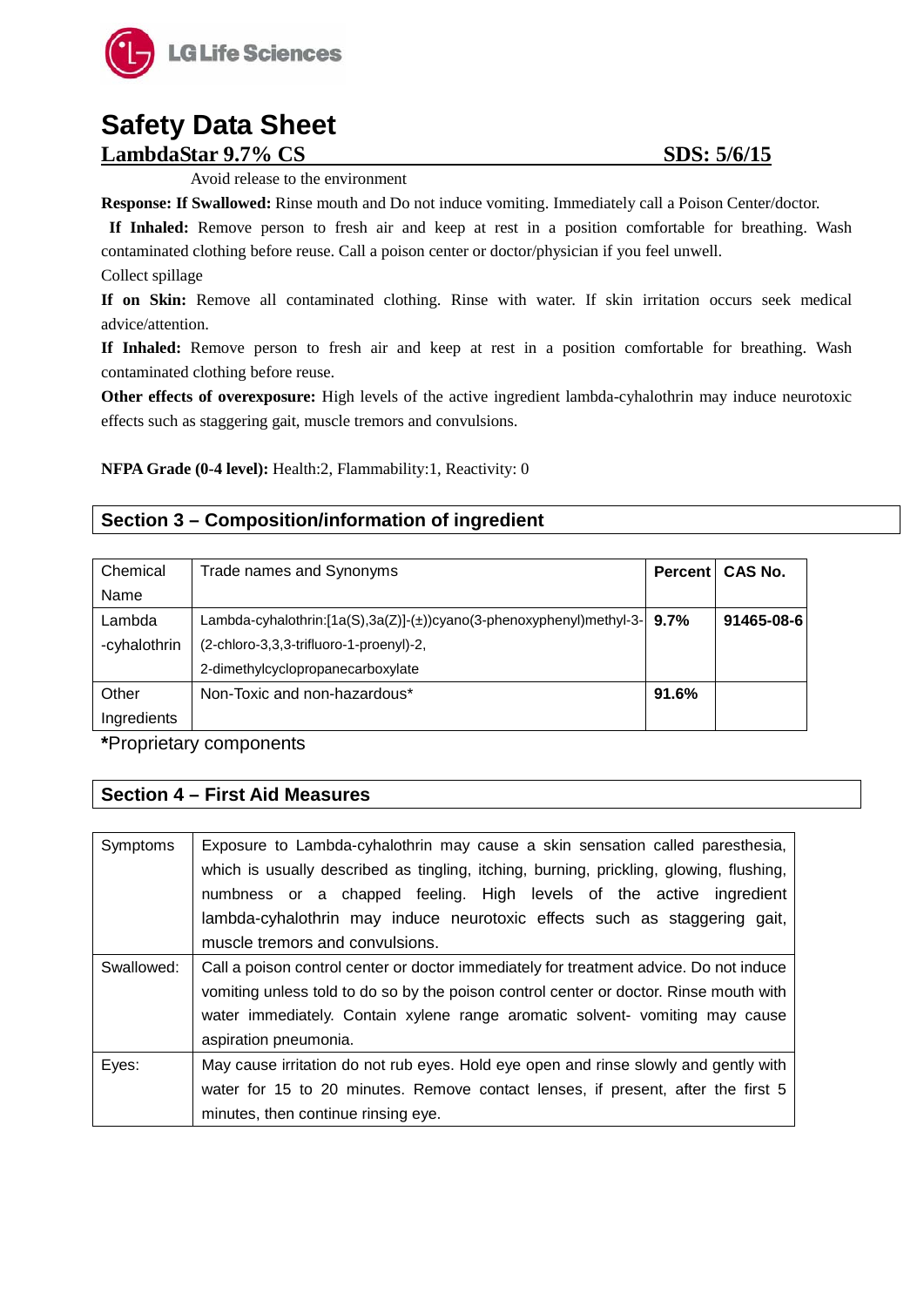

|                                                                                                                                                                                                                                                                                                | LambdaStar 9.7% CS<br>SDS: 5/6/15                                                                                                                                                                            |
|------------------------------------------------------------------------------------------------------------------------------------------------------------------------------------------------------------------------------------------------------------------------------------------------|--------------------------------------------------------------------------------------------------------------------------------------------------------------------------------------------------------------|
| Skin:                                                                                                                                                                                                                                                                                          | Take off contaminated clothing. Rinse skin immediately with plenty of water for 15 to<br>20 minutes.                                                                                                         |
| Inhalation:                                                                                                                                                                                                                                                                                    | May cause irritation. Remove to fresh air. If person stops breathing or irregular, give<br>artificial respiration and supply oxygen.                                                                         |
|                                                                                                                                                                                                                                                                                                | Note to Physicians                                                                                                                                                                                           |
| Have the product container or label with you when calling a poison control center or doctor, or going<br>for treatment. You may also contact the Poison Control Center 800-222-1222. Notify medical<br>personnel of contaminated situations and have them take appropriate protective measure. |                                                                                                                                                                                                              |
|                                                                                                                                                                                                                                                                                                | IF on skin, after drying apply vitamin E cream or oil if available. If not available, apply vegetable oil<br>liberally over painful areas. The oil or cream may be used repeatedly until relief is achieved. |

### **Section 5 – Fire Fighting Measure**

**Extinguishing media**: Use dry powder or sand, carbon dioxide, or appropriate surrounding fire and materials. Avoid use of water jets for extinguishing

### **Fire and Explosive Hazards**: Combustible

**Special fire fighting procedures:** Fireman should wear positive pressed freely breathing devices, complete fire protection clothes and shoes. Do not access if tank is on fire. Use water to cool exposed containers to extinguish fire. Withdraw immediately in case of rising sound from venting safety devices or discoloration of tank. Avoid inhalation of materials or combustion by-product. Vapor or gas is burned at distant ignition sources can be spread quickly.

### **Reference to other sections**:

See Section 10 for decomposition products.

### **Section 6 – Accidental Release Measures**

**Personal precautions, protective equipment and emergency procedures**: Wear approved respiratory protection, chemically compatible gloves and protective clothing. Keep unprotected person's way. Allow work against the wind and remove all people upwind. Do not direct water at spill or source leak.

**Environmental precautions:** Prevent runoff and contact with sources of water including but not limited to drains, sewers, lakes and ponds. In case of large spill, inform the relevant authorities.

### **Methods and material for containment and cleaning up:**

**In case small leak or spill:** contain material using sand or other non-combustible, let absorb, and dispose as waste. Don't contaminate any body of water. Sweep up material, place in a bottle, and hold for waste disposal. Do not use alkaline absorbent.

**In case large leak or spill:** Stay upwind and keep out of low areas. Prevent from contaminating waterways. Dispose of waste in accordance with local regulation. Eliminate potential source of ignition. Wear appropriate respirator and other protective clothing. Shut off source of leak only if safe to do so. Dike and contain. Remove with vacuum trucks or pump to storage/salvage vessels. Soak up residue with an absorbent such as clay, sand, or other suitable material; place in non-leaking containers and seal tightly for proper disposal. Flush are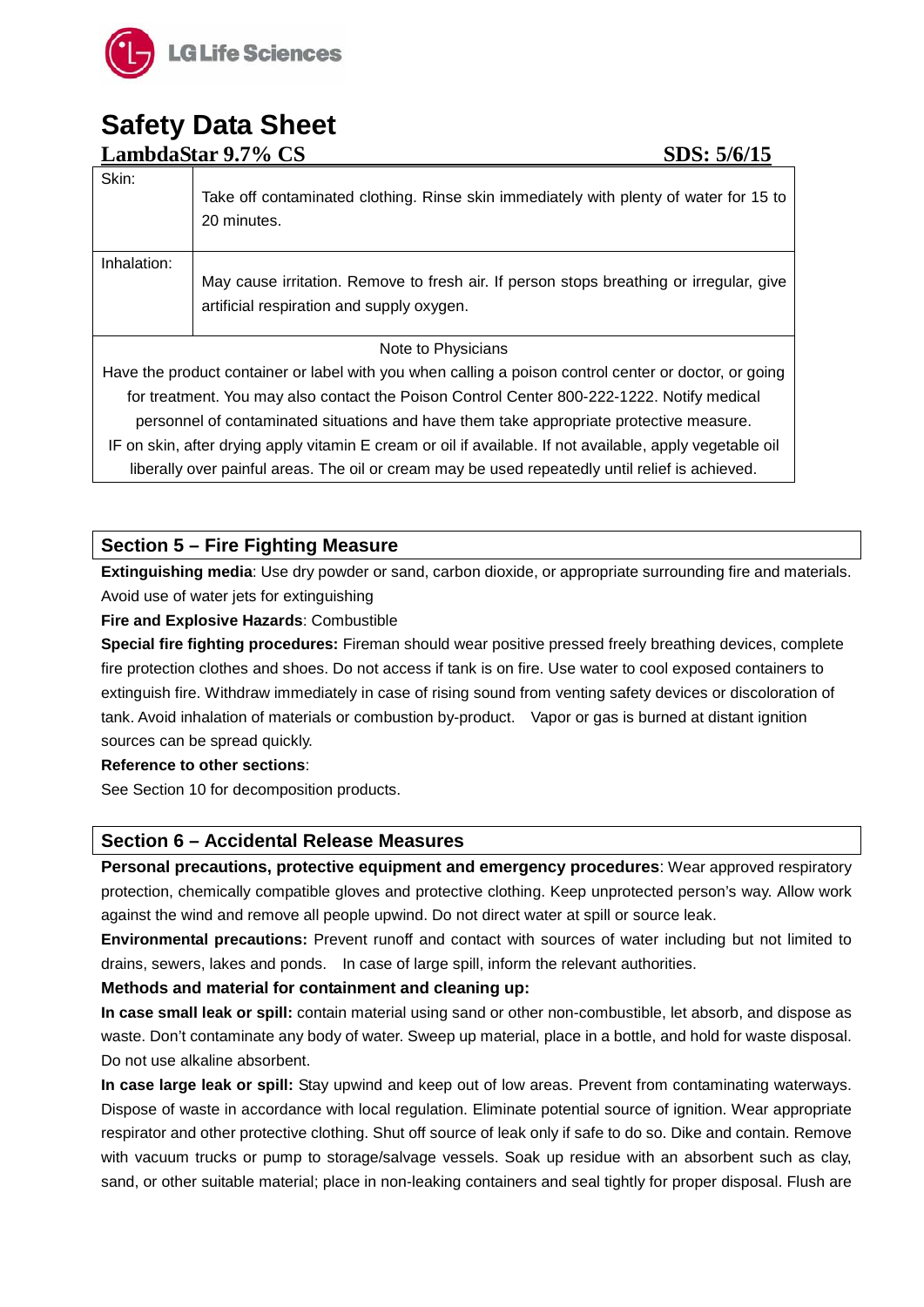

### **LambdaStar 9.7% CS SDS:** 5/6/15

with water to remove trace residue; dispose of flush solution as above. Inform the relevant authorities when emission at least standard amount.

### **Reference to other sections**:

See Section 7 for information on safe handling.

See Section 8 for information on personal protection equipment.

See Section 13 for disposal information.

### **Section 7 – Handling and Storage**

### **Handling**

**Precautions for safe handling:** Avoid direct physical contact. Do not inhale the steam prolonged or repeatedly. Use product only in well-ventilated place. Users should wash hands before eating and drinking. Do not contaminate water, food, or feed by storage. Since emptied containers retain product residue (vapor, liquid, solid) follow all MSDS and label warnings even after container is empty. Keep protective respiratory device available.

### **Conditions for Safe Storage, including any incompatibilities**

**Storage:** Do not contaminate water, food, or feed by storage. Store in original container only. Avoid direct sunlight. Do not apply physical shock to container. Store in a secure, dry and temperate area. Keep container closed when not in use. Avoid contact with water. Shake well before use.

**Requirements to be met by storerooms and receptacles:** Store out of sun in cool place. Do not store near food or feed. Do not use or store around the home. Protect from freezing.

### **Reference to other sections**:

See Section 10 for incompatibilities

See Section 6 for accidental release measure

### **Section 8 – Contact Controls and Personal Protection**

### **Max allowed concentration:** No Data

### **Way of measurement:** No Data

**Engineering Control:** Facilities storing or utilizing this material should be equipped with an eyewash facility and a safety shower. Use adequate ventilation to keep risk of inhalation low. Take safety shower after handling equipment. An adequate supply of clean potable water should be available to allow thorough flushing of the skin and eyes in even of contact with this material.

### **Personal Protection**

**Respirators:** Not normally needed for this product when diluted in water for end-use application. When needed, use MSHA/NIOSH approved respirator for pesticide.

**Eyes:** Wear appropriate protective eyeglasses or chemical safety goggles such as splash resistant safety goggles with a secondary protection faceshield. Provide an emergency eye wash station and quick drench shower in the immediate work area.

**Body:** Wear appropriate chemical resistant overalls and rubber boots and rubber gloves. Avoid any skin exposure. Wash separately from other laundry.

**Hands:** Wear appropriate gloves, such as barrier laminate or Viton ≥ 14mils.

**General protective and hygienic measures:** Discard clothing other absorbent materials that have been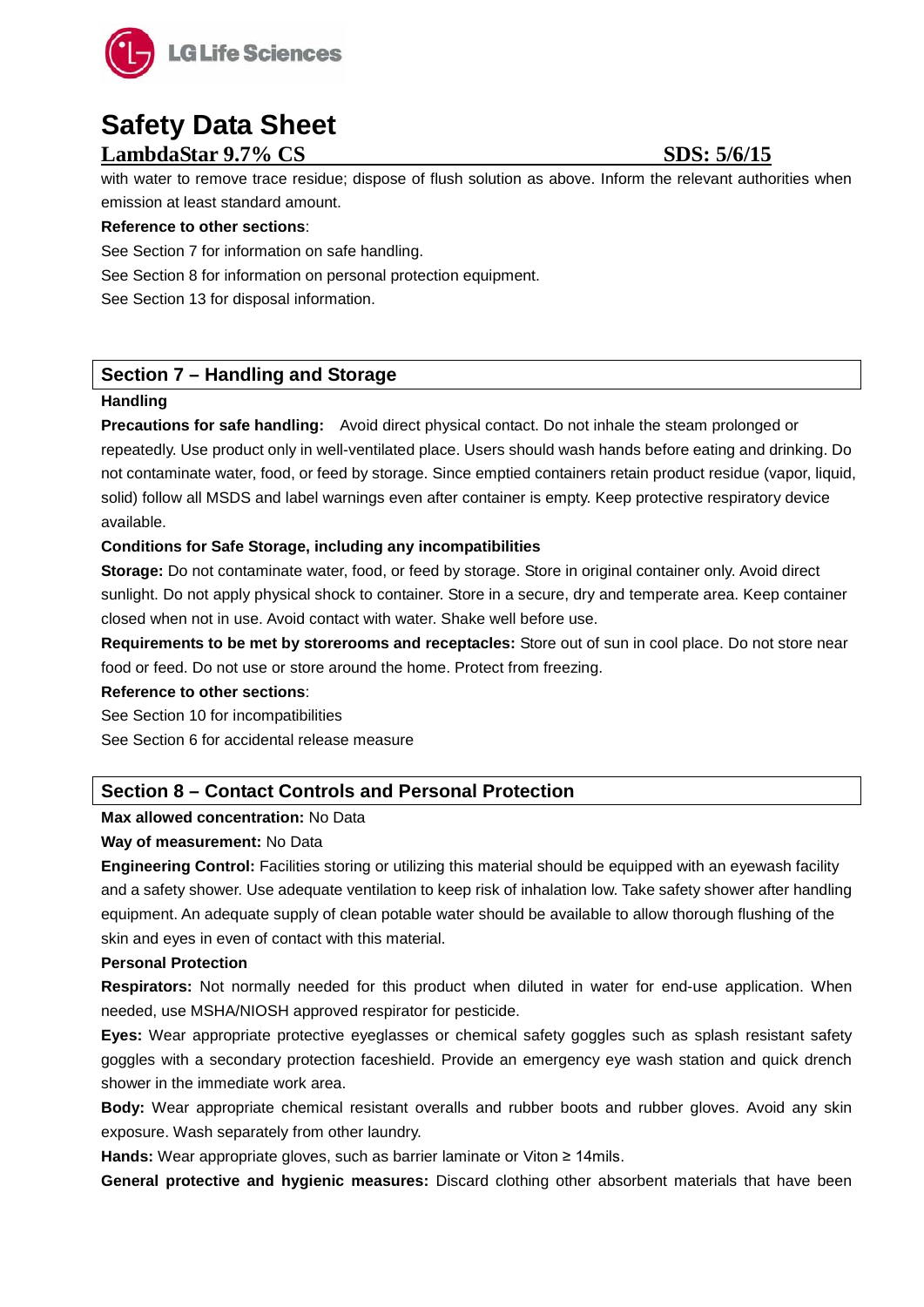

### **LambdaStar 9.7% CS SDS:** 5/6/15

drenched or heavily contaminated with this product's concentrate. Do not reuse them. Wash contaminated clothing before reuse. Follow manufacturer's instructions for cleaning/maintaining PPE. If no such instructions for washables, use detergent and hot water. Keep and wash PPE separately from other laundry. No smoking, eating or drinking during handling. Change to clean clothes after washing.

**Other conditions:** When handlers use closed systems, enclosed cabs, or aircraft in a manner that meets the requirements listed in the Worker Protection Standard (WPS) for agricultural pesticides [40CFR 170.240(d)(4-6)], the handler PPE requirements may be reduced or modified as specified in the WPS.

### **Section 9 – Physical and Chemical Properties**

**Information on basic physical and chemical properties General Information: Appearance and Physical State:** Fluid (Capsule Suspension based on water), slightly aromatic odor **Color:** white **pH Value:** 4.17 **Viscosity:** 1,500 centipoises at 20rpm using a # 2 spindle @ 24 °**C Vapor Pressure (25** °**C):** 1.02 g/ml **Melting point:** Not available **Boiling Point:** Not applicable **Specific Gravity:** 8.32 lbs/gal **Comparative concentration (water: 1):** Not available (not required for end use) **Quantity of heat in burning (KJ/mol):** Not available (not required for end use) **Density (g/cm<sup>3</sup> ):** 1.028 at 24°C **Critical pressure (Mpa):** Not available **Critical temperature:** Not available **Flash point (C):** > 250 **Burning temperature (C):** Not available **Explosion:** Not available **Solubility:** Suspendable in water

### **Section 10 – Stability and Reactivity**

**Chemical Stability:** This material is stable at the normal storage conditions.

**Incompatible to Avoid:** Strong acidic, Oxidizing agents, Calcium Hypochlorite, and alkali materials should be avoided.

**Conditions to Avoid:** Avoid accumulation of electrostatic charges, heating, flames, and hot surface. **Decomposition Products:** Combustion products; Carbon dioxide, carbon monoxide. Nitrogen oxides, ammonia, cyanuric acid, biuret, halogen, halogen acids, possible trace amounts of carbonyl halide.

### **Hazardous Polymerization:** No record

### **Reference to other sections**:

See Section 5 for static discharge potential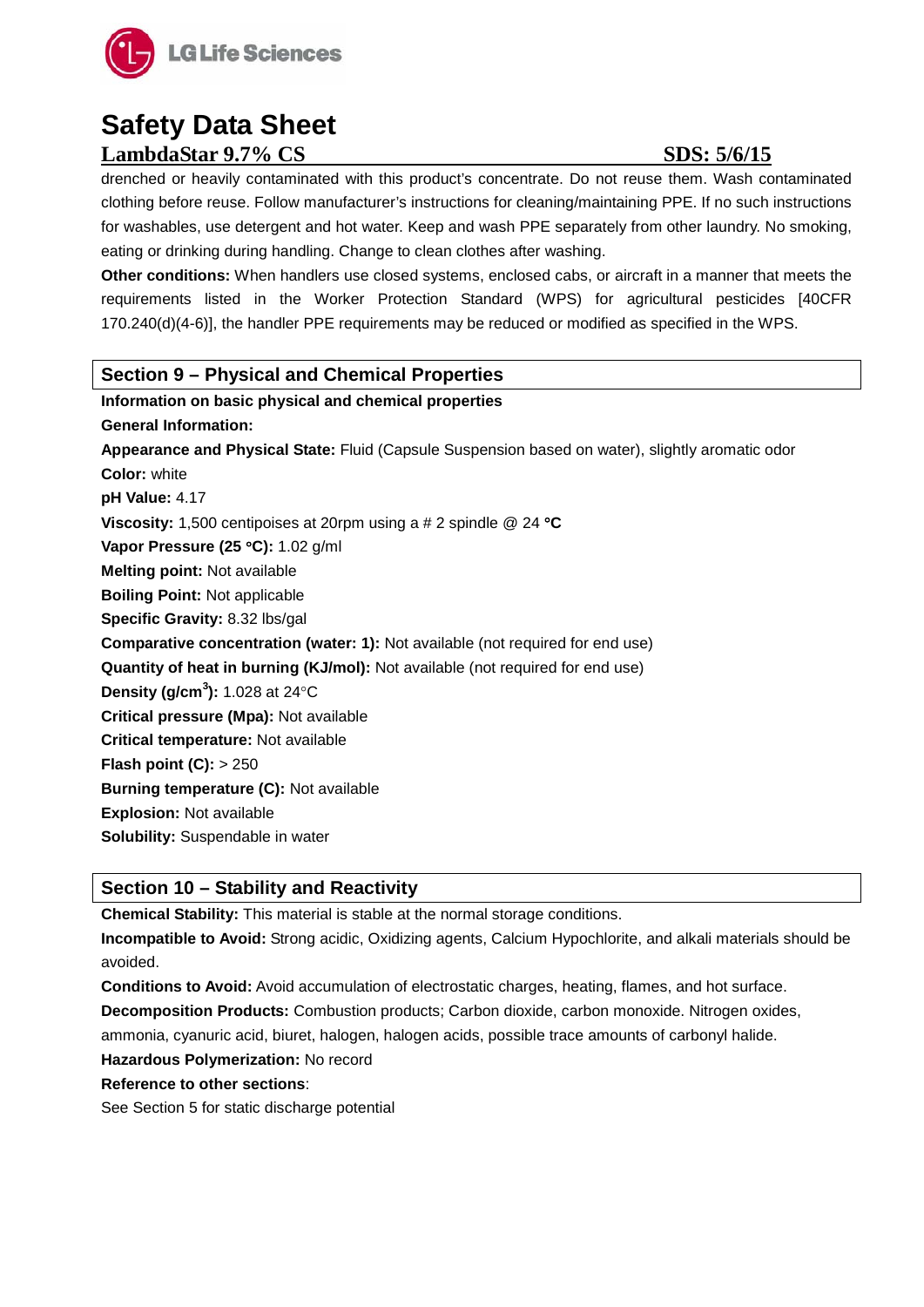

**LambdaStar 9.7% CS SDS:** 5/6/15

| Section 11 – Toxicological Information                                                                       |
|--------------------------------------------------------------------------------------------------------------|
| <b>Acute Toxicity:</b>                                                                                       |
| LD/LC50 values that are relevant for classification:                                                         |
| <b>Oral:</b> $LD_{50}$ : > 300 mg/kg                                                                         |
| <b>Inhalation:</b> $LC_{50}$ > 2.2 mg/L                                                                      |
| <b>Dermal:</b> $LD_{50} > 2,000$ mg/kg                                                                       |
| <b>Eyes: Slight Irritant</b>                                                                                 |
| <b>Primary irritant effect:</b>                                                                              |
| On eyes: Minimally irritating to the eye                                                                     |
| On the skin: Slight irritating to skin                                                                       |
| If swallowed: No hazards anticipated from swallowing small amounts incidental to normal handling operation.  |
| Respiratory sensitization: Single exposure to dust is not likely to be hazardous. Vapors are unlikely due to |
| physical properties.                                                                                         |
| <b>Skin Sensitization:</b> Product is not considered a contact sensitizer.                                   |
| Germ Cell Mutagenicity: The chromosome aberration test was negative.                                         |
| <b>Carcinogenicity:</b> This product has negative Ames test results.                                         |
| <b>Reproductive Toxicity: Not available</b>                                                                  |
| <b>STOT-Single Exposure: Not available</b>                                                                   |
| <b>STOT-Repeated Exposure: Not available</b>                                                                 |
| <b>Aspiration Hazard: Not available</b>                                                                      |

### **Section 12 – Ecological Data**

| Eco-toxicity:                                                               |                                                                  |  |
|-----------------------------------------------------------------------------|------------------------------------------------------------------|--|
| <b>Fish acute toxicity:</b>                                                 | $LC_{50}$ : 0. 24 ug/l (96hr) (Rainbow trout)                    |  |
| <b>Crutaceans acute toxicity:</b>                                           | $LC_{50}$ : .36 ug/l (72hr) (Daphnia magna)                      |  |
| Algae acute toxicity:                                                       | $LC_{50}$ : >1000mg/l (96hr)                                     |  |
| <b>Honey Bees:</b>                                                          |                                                                  |  |
| Test:<br>48-h LD50                                                          |                                                                  |  |
| Oral:<br>909ng/bee                                                          |                                                                  |  |
| Contact:<br>38 ng/bee                                                       |                                                                  |  |
| <b>Toxicity to Beneficial Insects:</b> Toxic to some non-target arthropods. |                                                                  |  |
| <b>Bioaccumulative potential:</b>                                           | Lambda-cyhalothrin: BCF 1063 (Has the potential bioaccumulation) |  |
| <b>Biodegration potential:</b>                                              | Lambda-cyhalothrin: It does not decompose.                       |  |
| <b>Mobility in Soil:</b>                                                    | Lambda-cyhalothrin: Koc 151200 (can be adsorbed in the soil).    |  |

**Other:** This pesticide is extremely toxic to fish and aquatic invertebrates. Do not apply directly to water, or to areas where surface water is present, or to intertidal areas below the mean high water mark. Do not apply when weather conditions favor drift from treated areas. Drift and runoff from treated areas may be hazardous to aquatic organisms in neighboring areas. Do not contaminate water when cleaning equipment or when disposing of equipment rinsate. This product is highly toxic to bees exposed to direct treatment or residues on blooming crops or weeds. DO not apply this product or allow it to drift to blooming crops if bees are visiting the treatment area.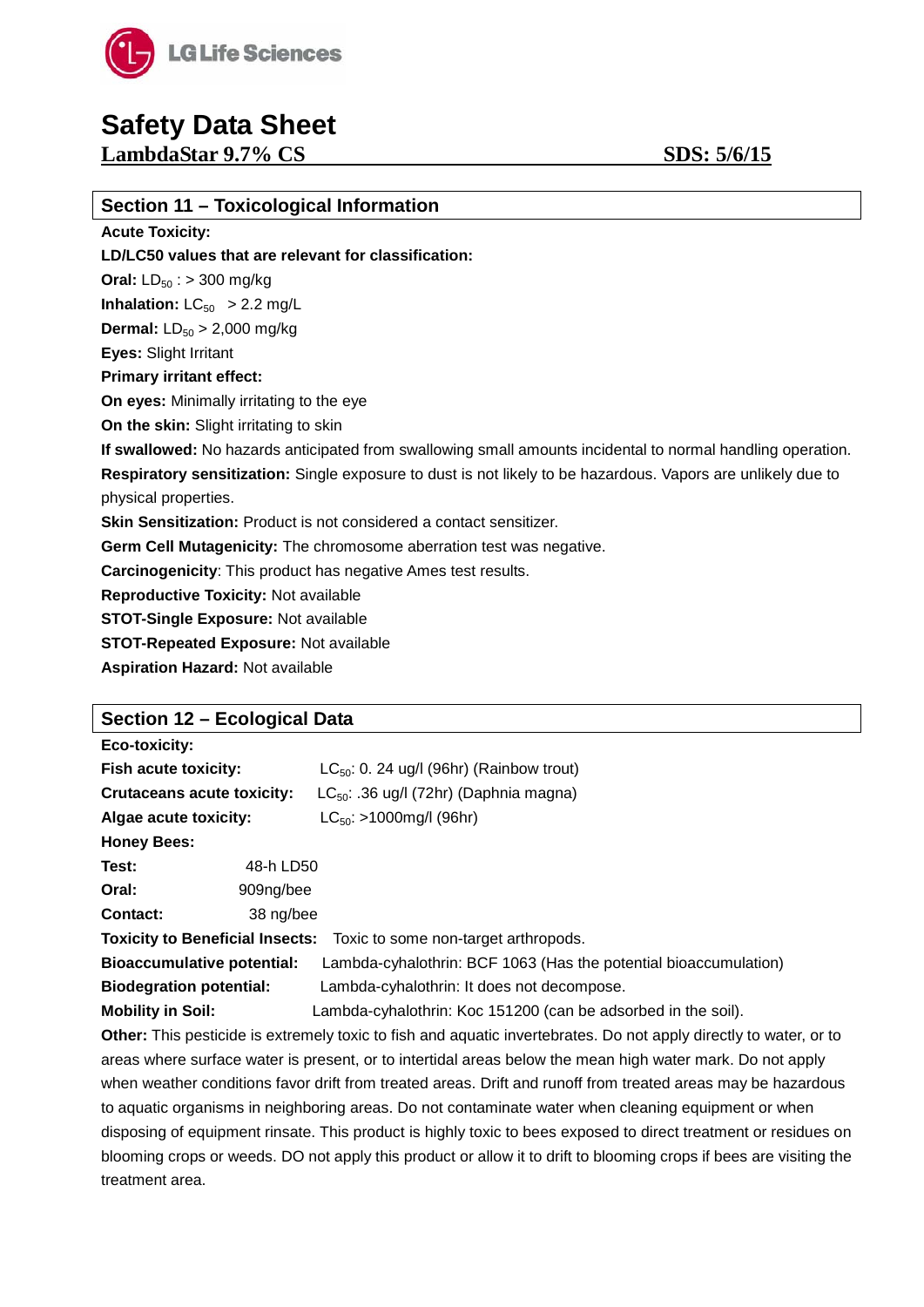

**LambdaStar 9.7% CS SDS:** 5/6/15

### **Section 13 – Disposal Considerations**

**Waste Disposal:** Do not contaminate water, food, or feed by disposal. Dispose of waste in accordance with all applicable Federal, State, and local laws. Improper disposal of excess pesticide, spray mixture, or rinsate is violation of Federal Law. If this waste cannot be disposed of by use according to label instructions contact your State Pesticide or Environmental Control Agency, or the Hazardous Waste representative at the nearest EPA Regional Office for guidance.

**Container Disposal:** Triple rinse (or equivalent), then offer for recycling or reconditioning if container reuse is permitted. If container reuse is prohibited, puncture metal containers and dispose of in a sanitary landfill, or by other approved State and local authorities, if burned, stay out of smoke.

### **Section 14 – Transport Information**

### **DOT CLASSIFICATION:**

**Non-bulk:** Not regulated and requires no markings, label, or placards.

(Note: Combination packages with inner packages less than 5 liters may be re-classified as Consumer Commodities (ORM-D). These packages cannot be shipped by air freight).

**Bulk:** UN3082, Environmentally hazardous substance, liquid, n.o.s. (lambdacyhalothrin), 9,PGIII, marine pollutant.

### **INTERNATIONAL TRANSPORTATION:**

**IMO (vessel):** UN3082, Environmentally hazardous substance, liquid, n.o.s. (lambdacyhalothrin), 9,PGIII, marine pollutant.

**IATA (air):** UN3082, Environmentally hazardous substance, liquid, n.o.s. (lambdacyhalothrin), 9,PGIII, marine pollutant.

**Storage:** Store in a cool place, keeping away from heat and light.

| Section 15 - Regulatory Data         |                                     |                                 |  |  |
|--------------------------------------|-------------------------------------|---------------------------------|--|--|
| <b>U.S. Federal Regulations</b>      |                                     |                                 |  |  |
|                                      | <b>FIFRA Classification/Typical</b> |                                 |  |  |
| <b>Hazard Data</b>                   | Hazard Labeling, as outlined in     | <b>OSHA HCS Requirement for</b> |  |  |
|                                      | <b>EPA Label Review Manual</b>      | <b>Section 2 of SDS</b>         |  |  |
| <b>Signal Word</b>                   | <b>WARNING</b>                      | <b>DANGER</b>                   |  |  |
| Acute Toxicity, oral $LD_{50} > 300$ | (Category II)                       | (Category 2)                    |  |  |
| mg/kg                                | May be fatal if swallowed           | <b>Skull and Crossbones</b>     |  |  |
|                                      |                                     | <b>Fatal if swallowed</b>       |  |  |
| <b>Acute Toxicity, dermal</b>        | (Category III)                      | (Category 4)                    |  |  |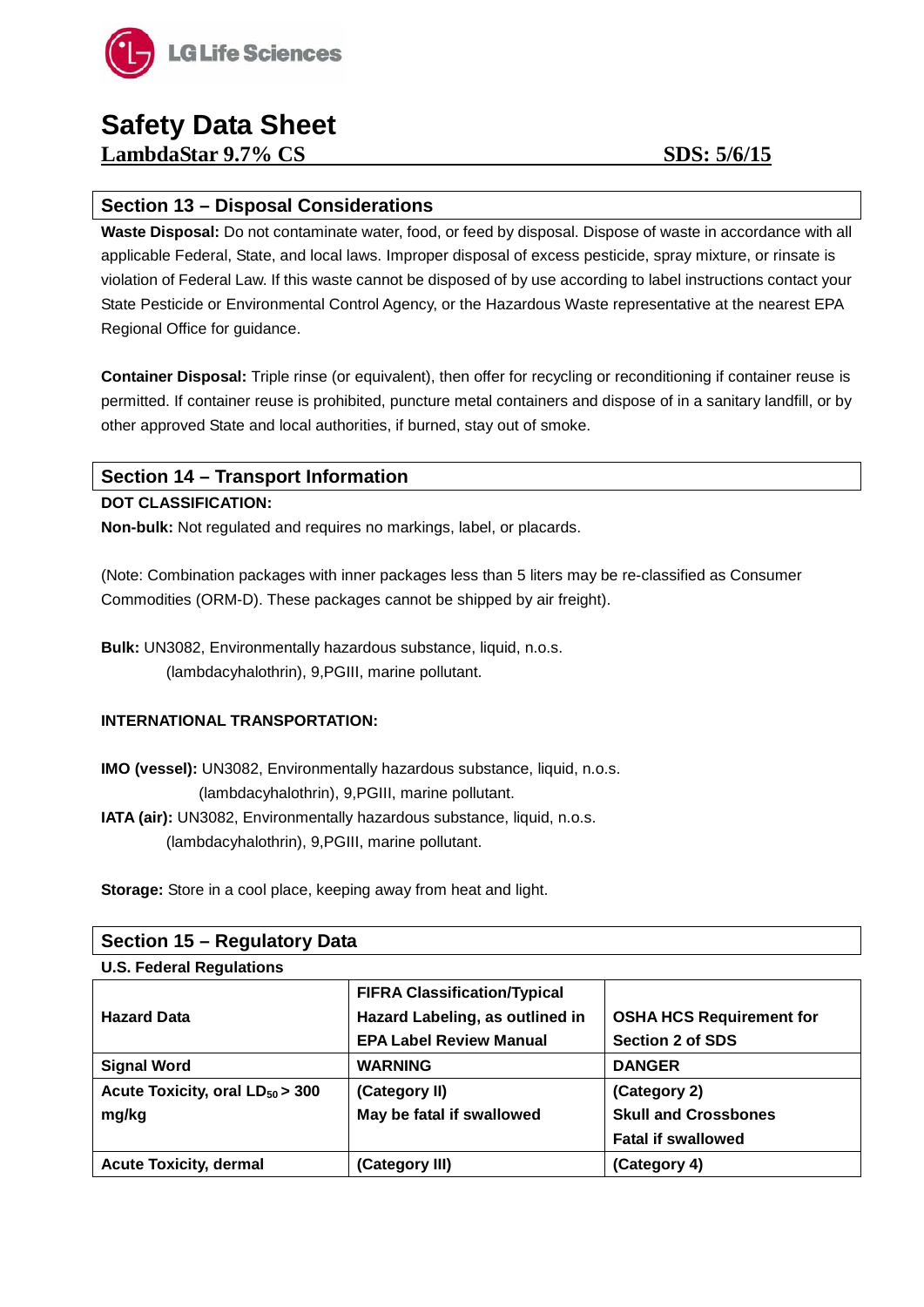

| <b>LambdaStar 9.7% CS</b>               |                                 | SDS: 5/6/15                        |
|-----------------------------------------|---------------------------------|------------------------------------|
| $LD_{50} > 2,000$ mg/kg                 | Harmful if absorbed through     | Harmful in contact with skin       |
|                                         | skin                            |                                    |
| <b>Acute Toxicity, inhalation</b>       | (Category IV)                   | (Category 4)                       |
| $LD_{50} > 2.2$ mg/kg                   | <b>Harmful if inhaled</b>       | <b>Harmful if inhaled</b>          |
| <b>Skin Irritation</b>                  | (Category III)                  | (Category 3)                       |
|                                         | Avoid contact with skin or      | <b>Causes mild skin irritation</b> |
|                                         | clothing                        |                                    |
| <b>Eye Irritation</b>                   | (Category III)                  | <b>Not classified</b>              |
|                                         | Cause moderate eye irritation   |                                    |
| <b>Sensitization</b>                    | <b>Slightly irritating</b>      | <b>Not classified</b>              |
| <b>Germ Cell Mutagenicity</b>           | <b>Not labeled</b>              | <b>Not classified</b>              |
| Carcinogenicity                         | <b>Not labeled</b>              | <b>Not Classified</b>              |
| Reproductive/developmental              | <b>Not labeled</b>              | <b>Not classified</b>              |
| <b>Toxicity</b>                         |                                 |                                    |
| Specific target organ toxicity,         | <b>Not labeled</b>              | <b>Not classified</b>              |
| single exposure                         |                                 |                                    |
| Specific target organ toxicity,         | <b>Not labeled</b>              | <b>Not classified</b>              |
| repeated exposure                       |                                 |                                    |
| <b>Aspiration</b>                       | <b>Not labeled</b>              | <b>Not classified</b>              |
| <b>Environmental (aquatic) toxicity</b> | This product is extremely toxic | Not within OSHA's jurisdiction,    |
|                                         | to fish and other aquatic       | therefore not required on SDS.     |
|                                         | organisms                       | Optional GHS aquatic toxicity      |
|                                         |                                 | symbol and hazard statement:       |
|                                         |                                 | Very Toxic to aquatic life with    |
|                                         |                                 | long last.                         |
|                                         |                                 |                                    |

**FIFRA Classification:** This chemical is a pesticide product registered by the United States Environmental Protection Agency and is subject to certain labeling requirements under federal pesticide law. These requirements differ from the classification criteria and hazard information required for safety data sheets (SDS), and for workplace labels of non-pesticide chemicals. The hazard information required on the pesticide label is reproduced below. The pesticide label also included other important information, including direction for use. Following is the hazard information as required on the pesticide label:

WARNING

May be fatal if swallowed

Harmful if inhaled or absorbed through skin.

Causes moderate eye irritation

Avoid contact with eyes, skin, or clothing.

Avoid breathing spray mist.

Wear protective eyewear.

Wear long-sleeved shirt and long pants, socks, shoes, and gloves.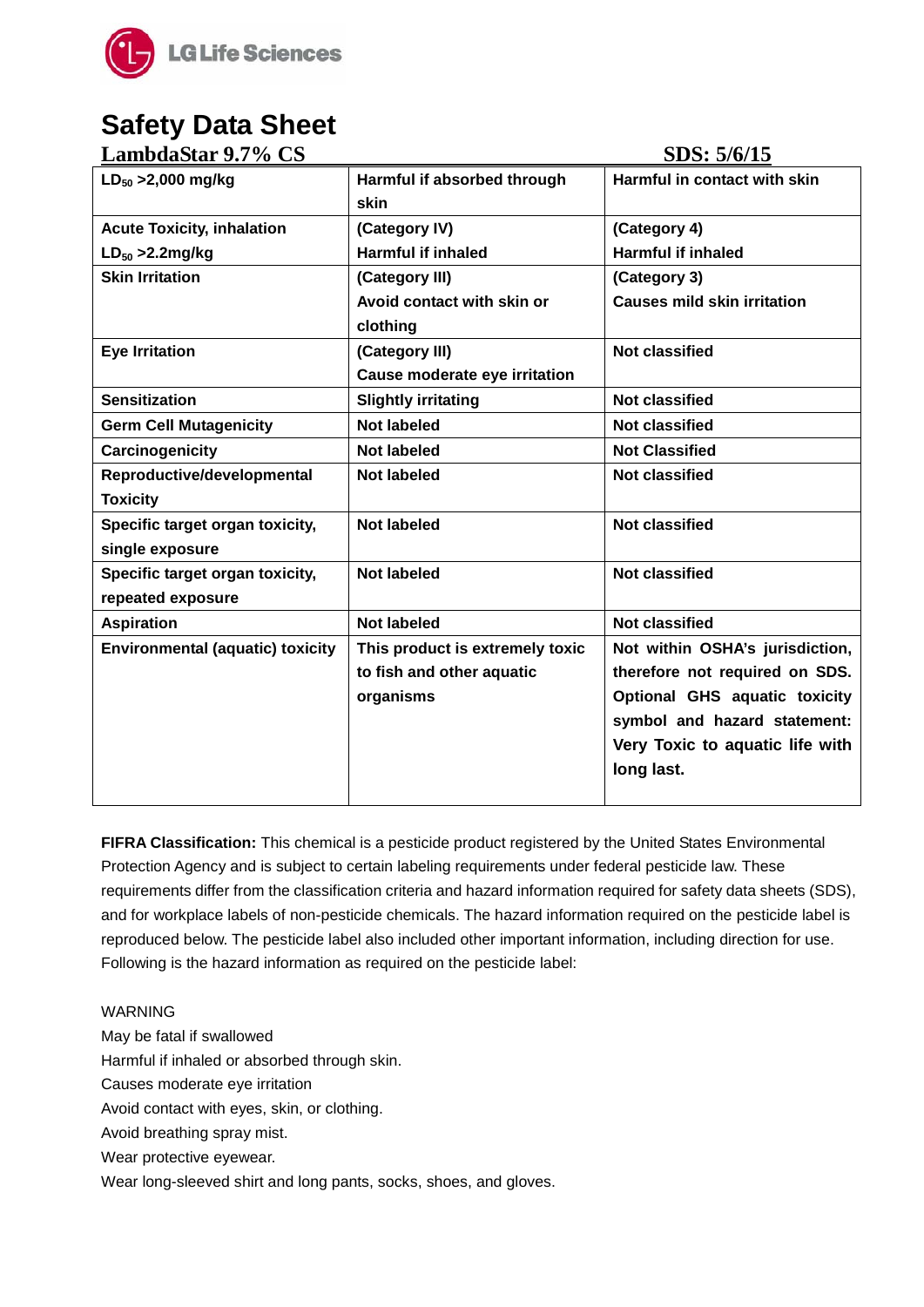

### **LambdaStar 9.7% CS SDS:** 5/6/15

Wash thoroughly with soap and water after handling and before eating, drinking, chewing gum, or using tobacco.

Remove and wash contaminated clothing before reuse.

This product is extremely toxic to fish and other aquatic organisms

**TSCA (Toxic Substances Control Act) Regulations, 40CFR710:** This product is a pesticide and is exempt from TSCA regulation.

**CERLA and SARA Regulations (40CFR 355, 370, and 372):** This product does not contain any chemicals subject to the reporting requirements of SARA Section 313.

### **GHS labeling elements:**

The substance is classified and labeled according to the Globally Harmonized System (GHS):

**Hazard pictograms:**



GHS06 GHS09

**Signal Word:** Danger **Hazard-determined components of labeling**: Lambda-cyhalothrin **Hazard statements:** Fatal if swallowed Harmful if inhaled Very Toxic to aquatic life with long lasting effects Cause mild skin irritation Harmful in contact with skin **Precautionary Statements: Prevention:** Avoid breathing dust/fume/gas/mist/vapour/spray. Avoid release to the environment

**Response: If Swallowed:** Rinse mouth and Do not induce vomiting. Immediately call a Poison Center/doctor.

**If Inhaled:** Remove person to fresh air and keep at rest in a position comfortable for breathing. Wash contaminated clothing before reuse. Call a poison center or doctor/physician if you feel unwell.

Collect spillage

**If on Skin:** Remove all contaminated clothing. Rinse with water. If skin irritation occurs seek medical advice/attention.

**If Inhaled:** Remove person to fresh air and keep at rest in a position comfortable for breathing. Wash contaminated clothing before reuse.

**Other effects of overexposure:** High levels of the active ingredient lambda-cyhalothrin may induce neurotoxic effects such as staggering gait, muscle tremors and convulsions.